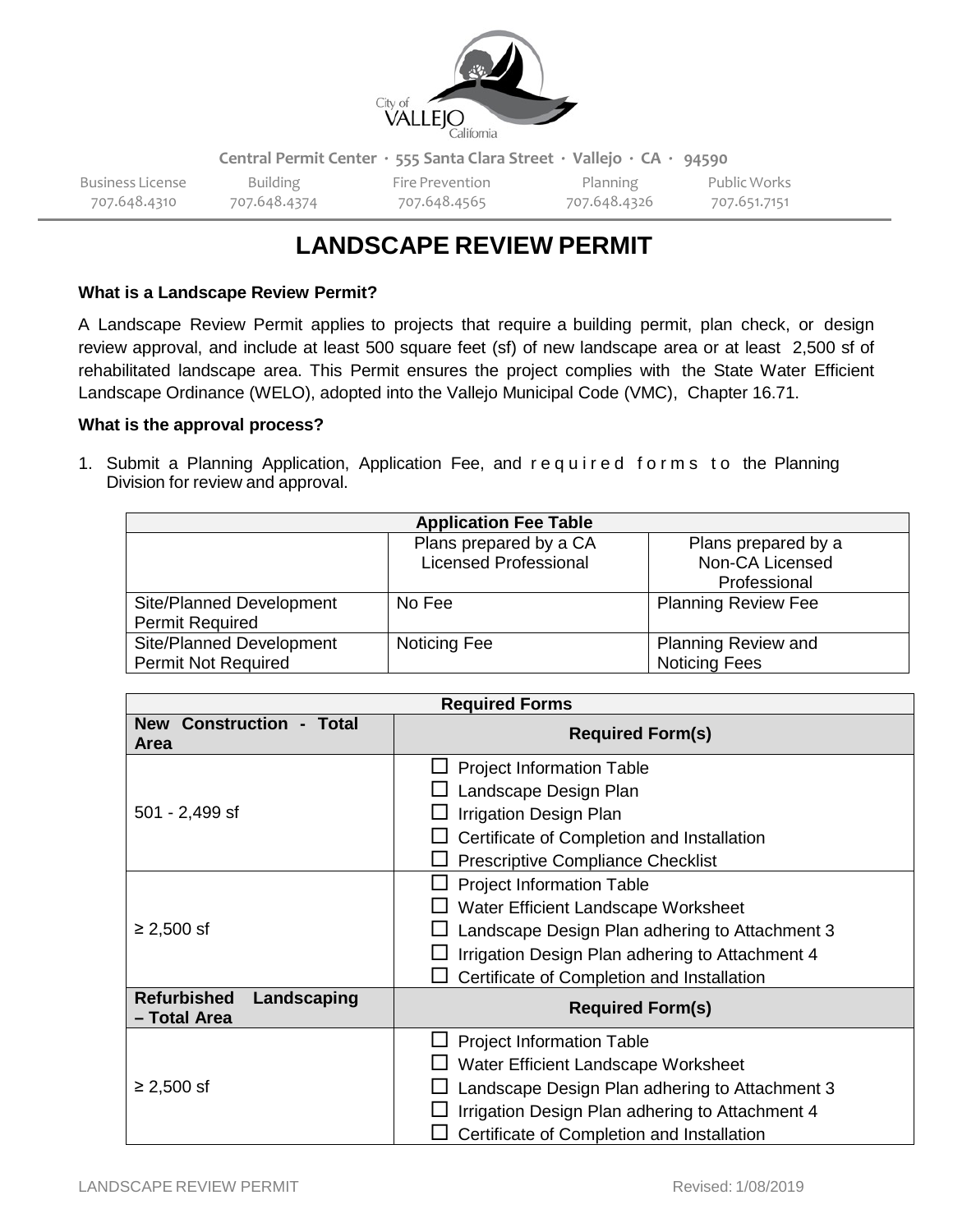- 2. 10 days after the application is deemed "complete," the Planning Division will issue a 10-day Public Notice to property owners within 200 feet of the property, every identified neighborhood group within fie hundred feet of the property, and the Planning Commission.
- 3. 30 days after the public notice period closes, the Planning Division will make a decision on the application and issue any conditions of approval.
- 4. After the project is approved, the applicant must record the date of the permit on the Certificate of Completion, and submit a copy of the approved Landscape Documentation Package or Prescriptive Compliance Checklist to the property owner and to the Planning Division.
- 5. The applicant must submit a landscape irrigation audit report to the Planning Division, completed by a certified landscape irrigation auditor.

# **Where can I find more information about the WELO online?**

- **Plant Water Use Factor** WUCOLS plants database: <http://ucanr.edu/WUCOLS>
- **Native, Preferred and Invasive Plant Species** "Don't Plant a Pest" Brochure: [http://cal](http://cal-ipc.org/landscaping/dpp/)[ipc.org/landscaping/dpp/](http://cal-ipc.org/landscaping/dpp/)
- **WELO Overview** California Department of Water Resources: [https://water.ca.gov/Programs/Water-Use-And-](https://water.ca.gov/Programs/Water-Use-And-Efficiency/Urban-Water-Use-Efficiency/Model-Water-Efficient-Landscape-Ordinance) [Efficiency/Urban-Water-Use-Efficiency/Model-](https://water.ca.gov/Programs/Water-Use-And-Efficiency/Urban-Water-Use-Efficiency/Model-Water-Efficient-Landscape-Ordinance)[Water-Efficient-Landscape-Ordinance](https://water.ca.gov/Programs/Water-Use-And-Efficiency/Urban-Water-Use-Efficiency/Model-Water-Efficient-Landscape-Ordinance)
- **Soil Amendments** Soil labs: <http://cesonoma.ucanr.edu/files/27431.pdf>
- **Soil Testing Locations -** Compost and Mulch Marketplace: [www.lawntogarden.org](http://www.lawntogarden.org/)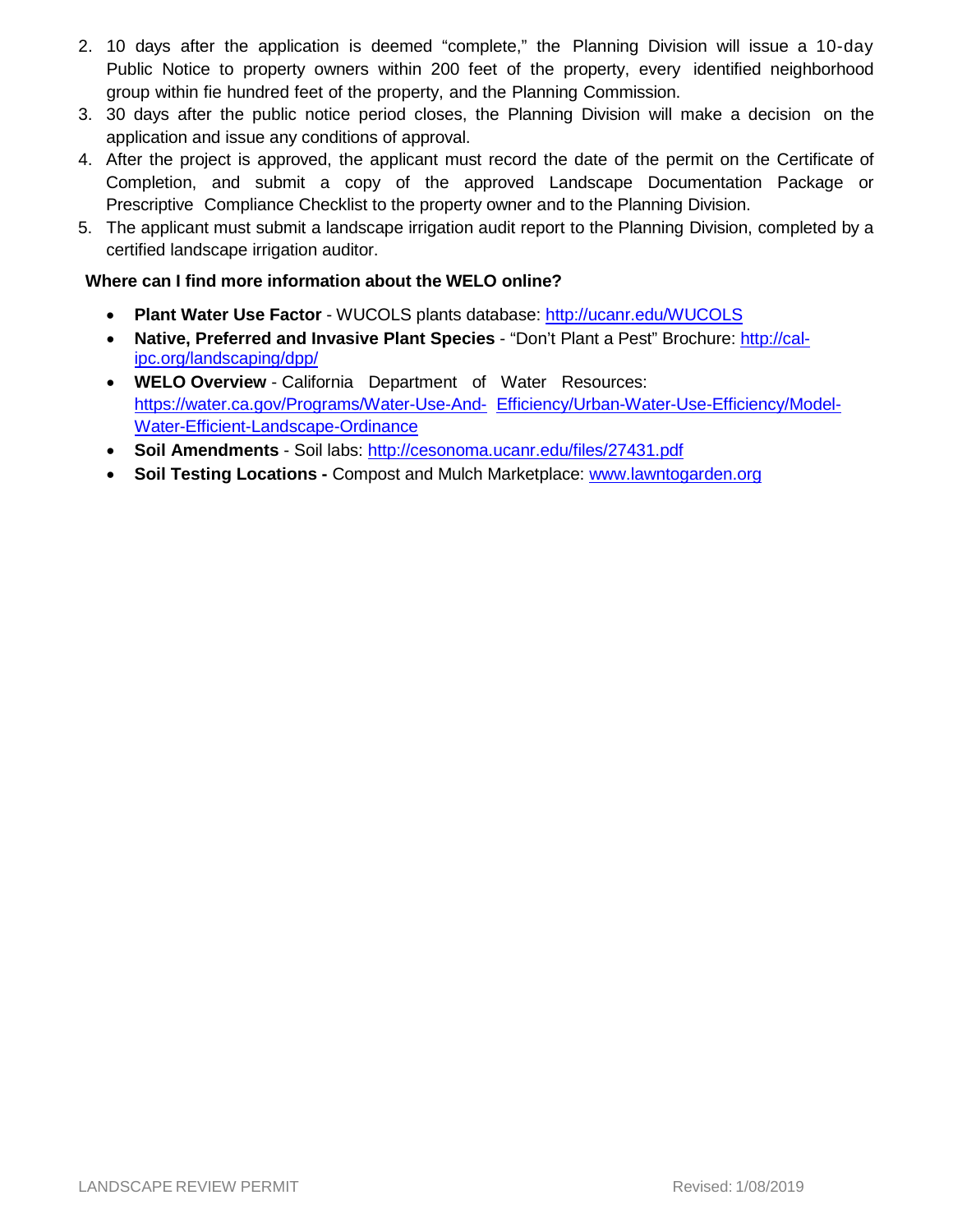

# **WATER EFFICIENT LANDSCAPE ORDINANCE (WELO) FLOWCHART**

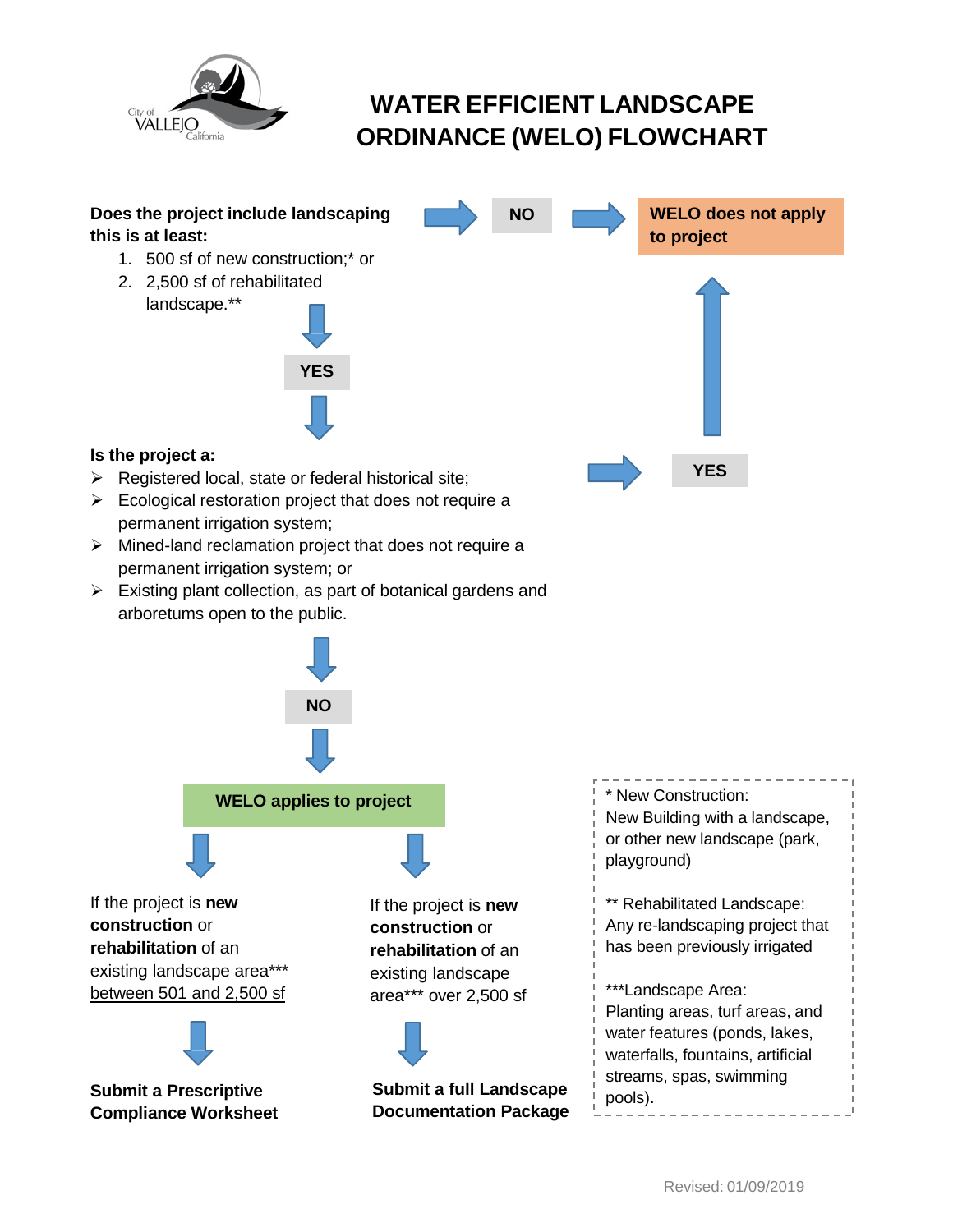

707.648.4310 707.648.4374 707.648.4565 707.648.4326 707.651.7151

Business License Building Fire Prevention Planning Public Works

Please completely fill out this checklist. If an item is not applicable, write N/A next to the box.

| <b>PROJECT INFORMATION</b>                                                                                                                                                                                             |                                                                                                                                                                                                                                                                                                                                                                                                                                                                        |
|------------------------------------------------------------------------------------------------------------------------------------------------------------------------------------------------------------------------|------------------------------------------------------------------------------------------------------------------------------------------------------------------------------------------------------------------------------------------------------------------------------------------------------------------------------------------------------------------------------------------------------------------------------------------------------------------------|
| Total Landscape Area (square feet): ________<br>$(-)$<br>$(=)$<br>Total Non-turf Planting Area (square feet):<br><b>Project Type:</b><br>New (not previously irrigated)<br><b>Rehabilitated (previously irrigated)</b> | <b>Water Supply Type:</b><br><b>Potable</b><br>Recycled<br>Well<br><b>Name of Water Utility Provider:</b>                                                                                                                                                                                                                                                                                                                                                              |
| Land Use:<br>Single-family residential<br>Other (multifamily residential, commercial, mixed-<br>use, industrial, etc.)                                                                                                 | My project requires a Landscape Documentation<br>Package:<br>(Submit 1 copy each)<br>Water Efficient Landscape Worksheet<br><b>Landscape Design Plan</b><br>Landscape Grading Design Plan (or Civil Grading<br>Plan associated with project)<br><b>Irrigation Design Plan</b><br><b>Soil Management Report</b><br><b>Certificate of Completion</b><br>My project qualifies for Prescriptive Compliance:<br>(Submit 1 copy)<br><b>Prescriptive Compliance Worksheet</b> |

*"The information provided herein is accurate and I agree to comply with the requirements of the Water Efficient Landscape Ordinance and submit a complete Landscape Documentation Package or comply with the requirements of the Prescriptive Compliance Option."*

Signature Date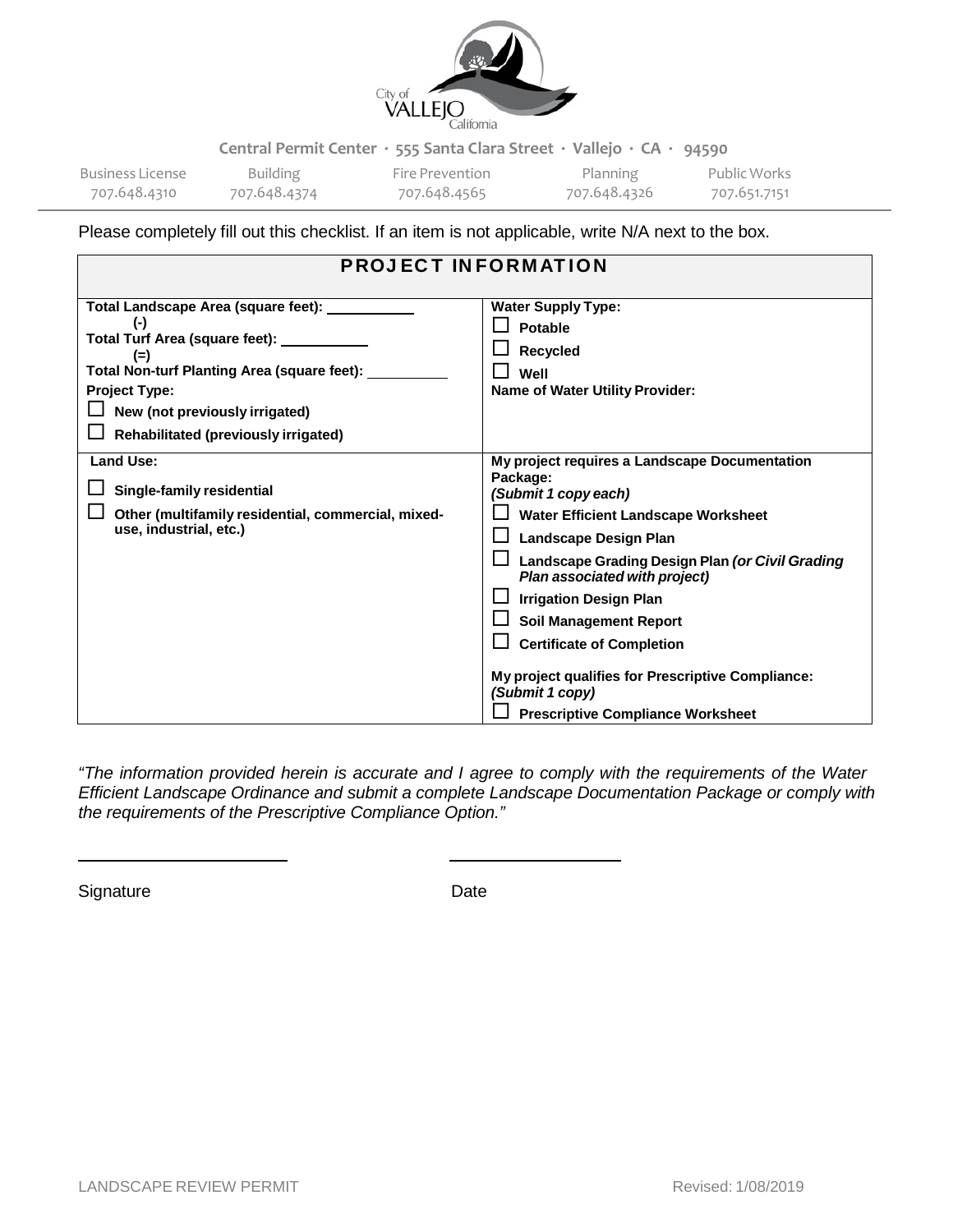

707.648.4310 707.648.4374 707.648.4565 707.648.4326 707.651.7151

Business License Building Fire Prevention Planning Public Works

# **Attachment 1 - Landscape Documentation Package**

**Water Efficient Landscape Worksheet.** Complete the sample Worksheet included in this packet as Attachment 2. Use the following standards in preparing the Worksheet:

- The Estimated Total Water Use (ETWU) must be a number less than the Maximum Applied Water Allowance (MAWA).
- Use an annual ETo value of 40.3 to calculate the ETWU and MAWA.<sup>1</sup>
- Water budget calculations must adhere to the following requirements:
	- o The plant factor must either be from [WUCOLS,](https://ucanr.edu/sites/WUCOLS/) horticultural researchers at an academic institution, or professional association as approved by the California Department of Water Resources [\(DWR\)](http://water.ca.gov/wateruseefficiency/docs/2015/BSCWaterBudget105.xls). The plant water use factor range is:
		- Very low 0 to 0.10
		- $\blacksquare$  Low 0.10 to 0.30
		- $\blacksquare$  Moderate 0.40 to 0.60
		- $-High 0.70$  to 1.0
	- $\circ$  Water features<sup>2</sup> must be included in the high water use hydrozone.
	- o Temporarily irrigated areas must be included in the low water use hydrozone.
	- $\circ$  Special landscape areas<sup>3</sup> must be identified and their water use calculated as shown in Attachment 2.
	- o The ET adjustment factor (ETAF) for new and existing (non-rehabilitated) special landscape areas cannot exceed 1.0.

**Landscape Design Plan.** See Attachment 3 for design criteria. The landscape design plan, must be completed by a licensed landscape architect or licensed landscape contractor, and include the following information:

 $\Box$  Delineate and label each hydrozone, preferably by color, or by number or letter.

 $\Box$ Identify each hydrozone as very low, low, moderate, high, or mixed water use. Temporarily irrigated areas of the landscape must be included in the low water use hydrozone for the water budget calculation.

- $\Box$  Identify recreational areas<sup>4</sup>.
- $\Box$  Identify areas permanently and solely dedicated to edible plants.
- $\Box$  Identify areas irrigated with recycled water.
- <span id="page-4-3"></span> $\Box$  Identify type of mulch and application depth.

<span id="page-4-0"></span> $^1$  California Department of Water Resources, Model Water Efficient Landscape Ordinance, Contra Costa County, Benicia [https://water.ca.gov/LegacyFiles/wateruseefficiency/docs/MWELO09-10-09.pdf.](https://water.ca.gov/LegacyFiles/wateruseefficiency/docs/MWELO09-10-09.pdf)

<span id="page-4-1"></span> $<sup>2</sup>$  A design element where open water performs an aesthetic or recreational function. Water features include ponds, lakes,</sup> waterfalls, fountains, artificial streams, spas, and swimming pools (where water is artificially supplied).

<span id="page-4-2"></span> $3$  An area of the landscape dedicated solely to edible plants, areas irrigated with recycled water, water features using recycled water and areas dedicated to active play such as parks, sports fields, golf courses, and w 4 Areas dedicated to active play such as parks, sports fields, and golf courses where turf provides a playing surface.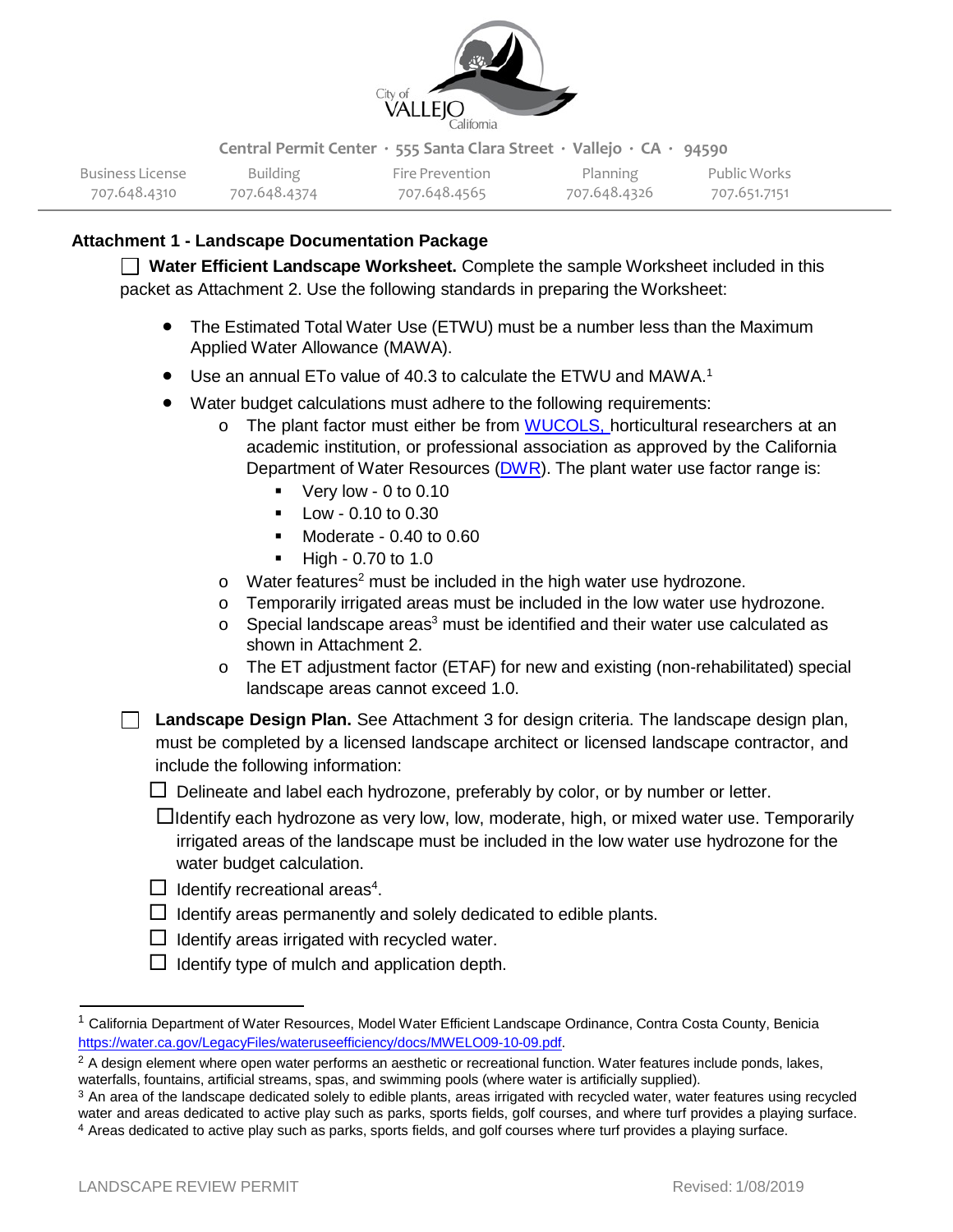|  |  |  |  | $\Box$ Identify soil amendments, type, and quantity. |
|--|--|--|--|------------------------------------------------------|
|--|--|--|--|------------------------------------------------------|

- $\Box$  Identify type and surface area of water features.
- $\Box$  Identify hardscapes (pervious and non-pervious).

 $\Box$  Identify location, and installation details, and twenty-four hour retention or infiltration capacity of any applicable stormwater best management practices that encourage on-site retention and infiltration of stormwater. Stormwater best management practices are encouraged in the landscape design plan and are provided in VMC Section [16.71.056;](https://library.municode.com/ca/vallejo/codes/code_of_ordinances?nodeId=TIT16ZO_PTIVGERE_CH16.71WAEFLARE_16.71.056STMARARE) the City uses the Contra Costa County Stormwater C.3 [Guidebook,](https://www.cccleanwater.org/construction-business/development/stormwater-c-3-guidebook) 7<sup>th</sup> Edition for technical requirements.

 $\Box$  Identify any applicable rain harvesting or catchment technologies and their twenty-four hour retention or infiltration capacity.

 $\Box$  Identify any applicable graywater discharge piping, system components and area(s) of distribution.

 $\Box$  Contain the following statement, signed by the licensed landscape architect or landscape contractor: *"I have complied with the criteria of the Ordinance and applied them for the efficient use of water in the Landscape Design Plan."*

**Irrigation Design Plan**. See Attachment 4 for design criteria. The Irrigation Design Plan must be prepared by a licensed landscape architect, certified irrigation designer, or licensed landscape contractor, and include the following information:

 $\Box$  Location and size of separate water meters for the landscape area, if applicable<sup>5</sup>.

 $\Box$  Location, type and size of all components of the irrigation system (e.g., controllers, main and lateral lines, valves, sprinkler heads, moisture sensing devices, rain switches, quick couplers, pressure regulators, backflow prevention devices).

 $\Box$  Static water pressure at the point of connection to the public water supply

 $\Box$  Flow rate (gallons per minute), application rate (inches per hour), and design operating pressure (pressure per square inch) for each station.

 $\Box$  Recycled water irrigation systems as specified in VMC Section [16.71.054](https://library.municode.com/ca/vallejo/codes/code_of_ordinances?nodeId=TIT16ZO_PTIVGERE_CH16.71WAEFLARE_16.71.054REWA)

 $\Box$  Contain the following statement, signed by the licensed landscape architect, certified irrigation designer, or licensed landscape contractor: *"I have complied with the criteria of the ordinance and applied them accordingly for the efficient use of water in the Irrigation Design Plan."*

**Landscape Grading Design Plan**. A comprehensive grading plan prepared by a Civil Engineer may satisfy this requirement. The Landscape Grading Design Plan must be prepared by a licensed professional and include the following information:

 $\Box$  Finished configurations and elevations of the landscape area including:

- $\Box$  Height of graded slopes
- $\Box$  Drainage patterns
- $\Box$  Pad elevations
- $\Box$  Finish grade
- $\Box$  Stormwater retention improvements, if applicable.

<span id="page-5-0"></span><sup>5</sup> Dedicated landscape water meters are highly recommended on landscape areas smaller than 5,000 square feet to facilitate water management.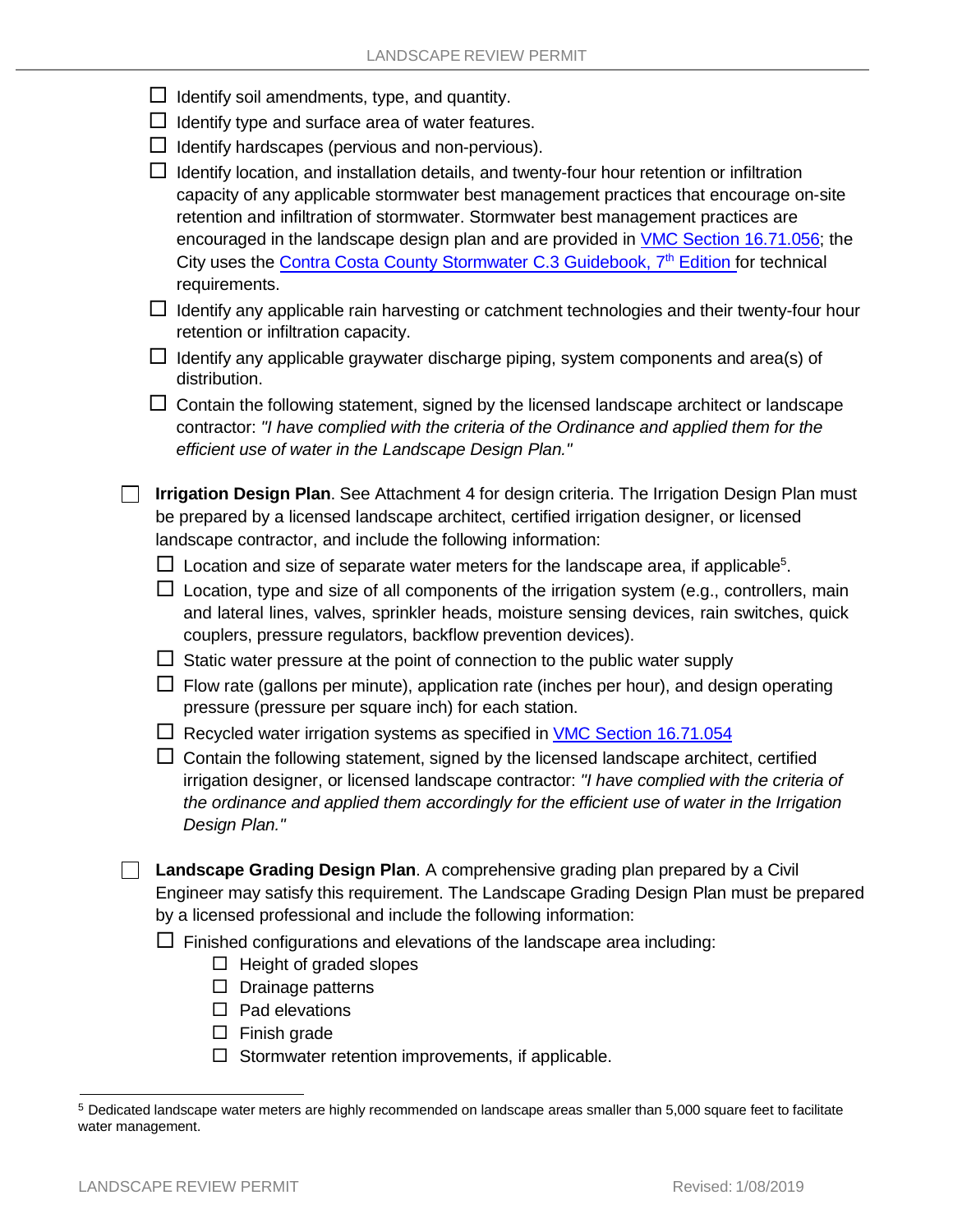$\Box$  To prevent excessive erosion and runoff, staff recommends the following:

- $\circ$  Grade so that all irrigation and normal rainfall remains within property lines and does not drain on to non-permeable hardscapes
- o Avoid disruption of natural drainage patterns and undisturbed soil
- o Avoid soil compaction in landscape areas.

 Contain the following statement, signed by the licensed professional: *"I have complied with the criteria of the ordinance and applied them accordingly for the efficient use of water in the grading design plan"*

**Soil Management Report.** Submit soil samples to a laboratory for analysis and recommendations. Soil sampling must be conducted in accordance with laboratory protocol, including protocols regarding adequate sampling depth for the intended plants. The soil analysis must include the following:

- $\Box$  Soil texture
- $\Box$  Infiltration rate determined by laboratory test or soil texture infiltration rate table
- $\Box$  pH
- $\Box$  Total soluble salts
- $\square$  Sodium
- $\Box$  Percent organic matter
- $\Box$  Recommendations

**NOTE:** In projects with multiple landscape installations (i.e. production home developments) a soil sampling rate of one in seven lots or approximately fifteen percent will satisfy this requirement.

□ **Certificate of Completion.** See Attachment 5 for a sample certificate. The certificate must include the following information:

- $\Box$  Project information sheet containing the following:
	- o Date.
	- o Project name and address.
	- o Project applicant name, phone number, and mailing address.
	- o Property owner name, phone number, and mailing address.

 $\Box$  Certification that the landscape project has been installed per the approved landscape documentation package, signed by either the preparer of the landscape design plan, or irrigation design plan, or the licensed landscape contractor.

- o Where there have been significant changes made in the field during construction, these "as-built" or record drawings must be included with the certification; any changes must comply with WELO.
- $\circ$  A diagram of the irrigation plan showing hydrozones must be kept with the irrigation controller for subsequent management purposes.
- $\Box$  Irrigation scheduling parameters used to set the controller.
- $\Box$  Landscape and irrigation maintenance schedule. The regular maintenance schedule must include at least the following:
	- $\Box$  Routine inspection.
	- $\Box$  Auditing, adjustment and repair of the irrigation system and its components.
	- $\Box$  Aerating and dethatching turf areas.
	- $\Box$  Topdressing with compost, replenishing mulch.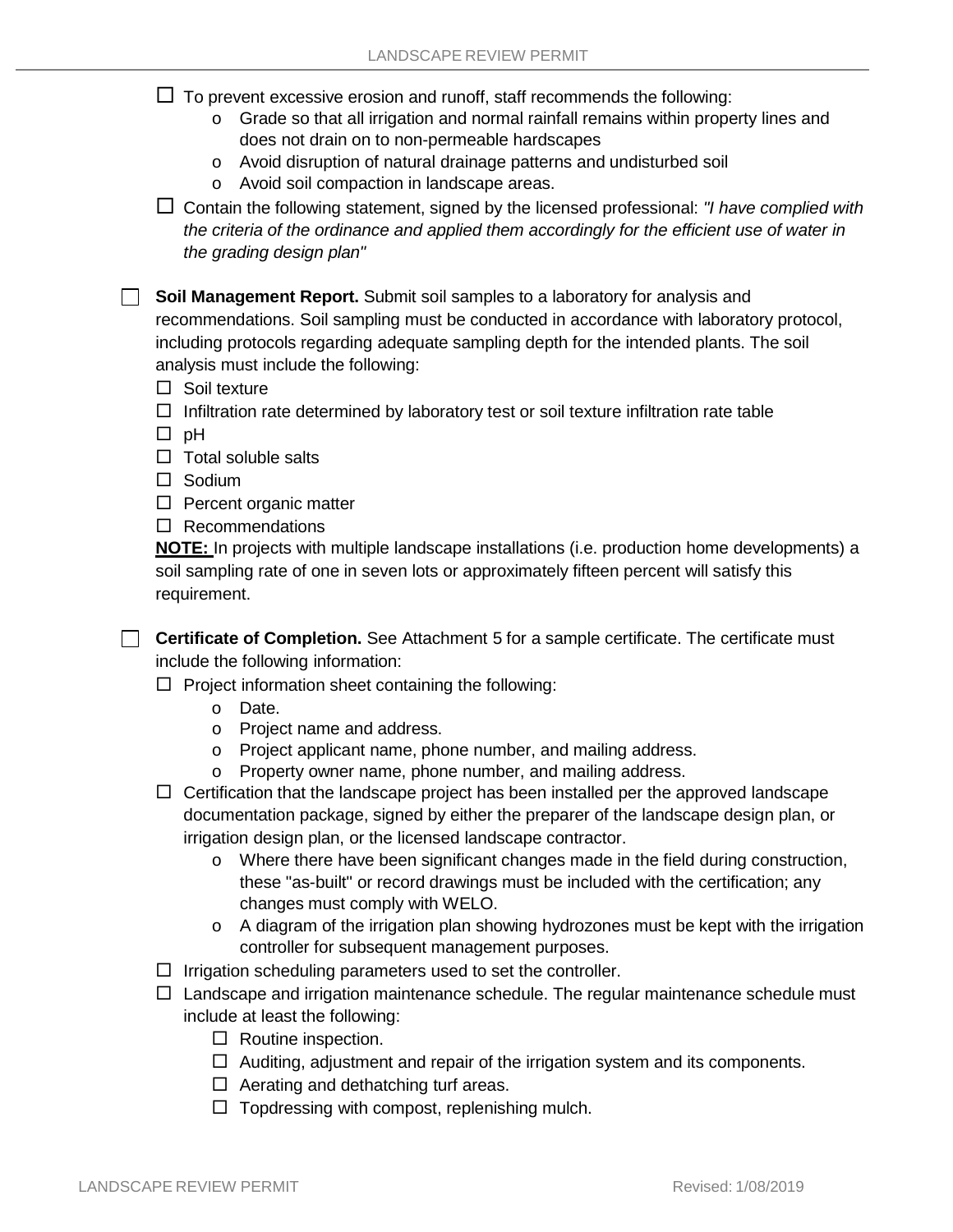- $\Box$  Fertilizing.
- $\Box$  Pruning.
- $\Box$  Weeding in all landscape areas, and removing obstructions to emission devices.

 $\Box$  Irrigation audit report conducted by a third party certified landscape irrigation auditor. The audit report must include at least the following:

- $\Box$  Inspection.
- $\Box$  System tune-up.
- $\Box$  System test with distribution uniformity.
- $\Box$  Reporting overspray or run off that causes overland flow.
- $\Box$  Irrigation schedule; including configuring irrigation controllers with application rate, soil types, plant factors, slope, exposure and any other factors necessary for accurate programming.
- $\Box$  Documentation verifying implementation of soil report recommendations.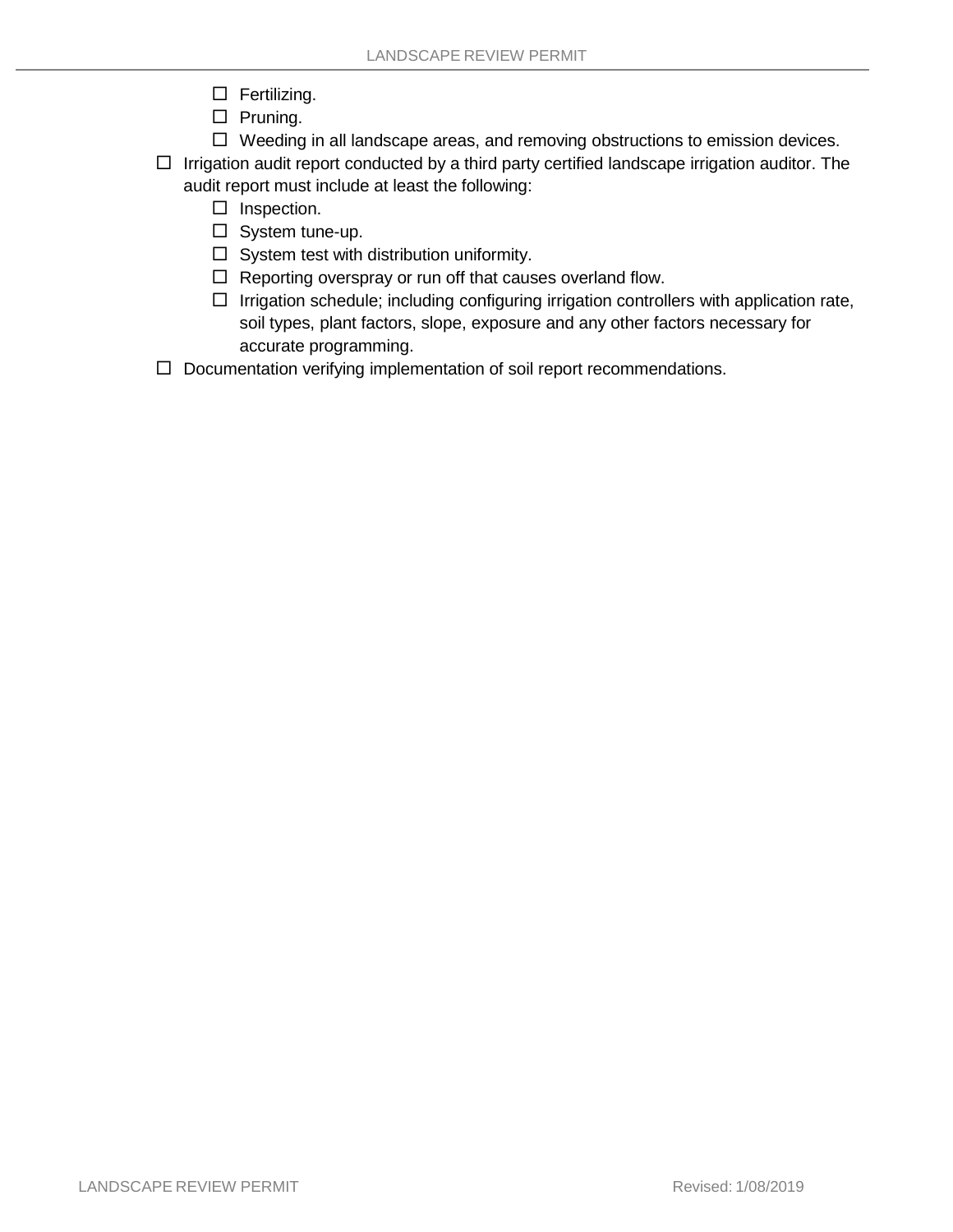

| Business License | <b>Building</b> | Fire Prevention | <b>Planning</b> | Public Works |
|------------------|-----------------|-----------------|-----------------|--------------|
| 707.648.4310     | 707.648.4374    | 707.648.4565    | 707.648.4326    | 707.651.7151 |

### **Attachment 2 – Water Efficient Landscape Worksheet**

#### **Reference Evapotranspiration (ETo) 40.3**

| Hydrozone #<br>/Planting<br><b>Description<sup>a</sup></b> | Plant<br>Factor (PF) | <b>Irrigation</b><br><b>Method</b> <sup>b</sup> | <b>Irrigation</b><br><b>Efficiency</b><br>$(IE)^c$ | <b>ETAF</b><br>(PF/IE) | Landscape<br>Area (sq, ft,)                         | <b>ETAF x Area</b> | <b>Estimated Total</b><br><b>Water Use</b><br>(ETWU) <sup>e</sup> |
|------------------------------------------------------------|----------------------|-------------------------------------------------|----------------------------------------------------|------------------------|-----------------------------------------------------|--------------------|-------------------------------------------------------------------|
| <b>Regular Landscape Areas</b>                             |                      |                                                 |                                                    |                        |                                                     |                    |                                                                   |
| <b>Very-low</b>                                            | $0 - .10$            |                                                 |                                                    |                        |                                                     |                    |                                                                   |
| Low                                                        | $.10 - .30$          |                                                 |                                                    |                        |                                                     |                    |                                                                   |
| <b>Moderate</b>                                            | $.40 - .60$          |                                                 |                                                    |                        |                                                     |                    |                                                                   |
| High                                                       | $.70 - 1.0$          |                                                 |                                                    |                        |                                                     |                    |                                                                   |
|                                                            |                      |                                                 |                                                    | <b>Totals</b>          | (A)                                                 | (B)                |                                                                   |
| <b>Special Landscape Areas</b>                             |                      |                                                 |                                                    |                        |                                                     |                    |                                                                   |
|                                                            |                      |                                                 |                                                    | 1                      |                                                     |                    |                                                                   |
|                                                            |                      |                                                 |                                                    |                        |                                                     |                    |                                                                   |
|                                                            |                      |                                                 |                                                    |                        |                                                     |                    |                                                                   |
|                                                            |                      |                                                 |                                                    | <b>Totals</b>          | (C)                                                 | (D)                |                                                                   |
|                                                            |                      |                                                 |                                                    |                        |                                                     | <b>ETWU Total</b>  |                                                                   |
|                                                            |                      |                                                 |                                                    |                        | Maximum Allowed Water Allowance (MAWA) <sup>e</sup> |                    |                                                                   |

*aHydrozone #/Planting Description*

*bIrrigation Method cIrrigation Efficiency overhead spray 0.75 for spray head or drip 0.81 for drip*

#### *dETWU* **(Annual Gallons Required)** *=*

year.

*40.3 x 0.62 x ETAF x Area* where 0.62 is a conversion factor that converts acreinches per acre per year to

*1.) front lawn 2.) low water use plantings*

*E.g*

*3.) medium water use planting*

#### gallons per square foot per *eMAWA (Annual Gallons Allowed) <sup>=</sup>(40.3) (0.62) [(ETAF <sup>x</sup> LA) <sup>+</sup> ((1-ETAF) <sup>x</sup> SLA)]*

where 0.62 is a conversion factor that converts acre-inches per acre per year to gallons per square foot per year, LA is the total landscape area in square feet, SLA is the total special landscape area in square feet, and ETAF is .55 for residential areas and 0.45 for non-residential areas.

#### **ETAF Calculations**

#### Regular Landscape Areas

| Total FTAF x Area   | (B)        |
|---------------------|------------|
| <b>Total Area</b>   | `A)        |
| <b>Average ETAF</b> | $B \div A$ |

#### All Landscape Areas

| Total ETAF x Area    | $(B+D)$            |
|----------------------|--------------------|
| <b>Total Area</b>    | $(A+C)$            |
| <b>Sitewide ETAF</b> | $(B+D) \div (A+C)$ |

**Average ETAF for Regular Landscape Areas must be 0.55 or below for residential areas, and 0.45 or below for nonresidential areas.**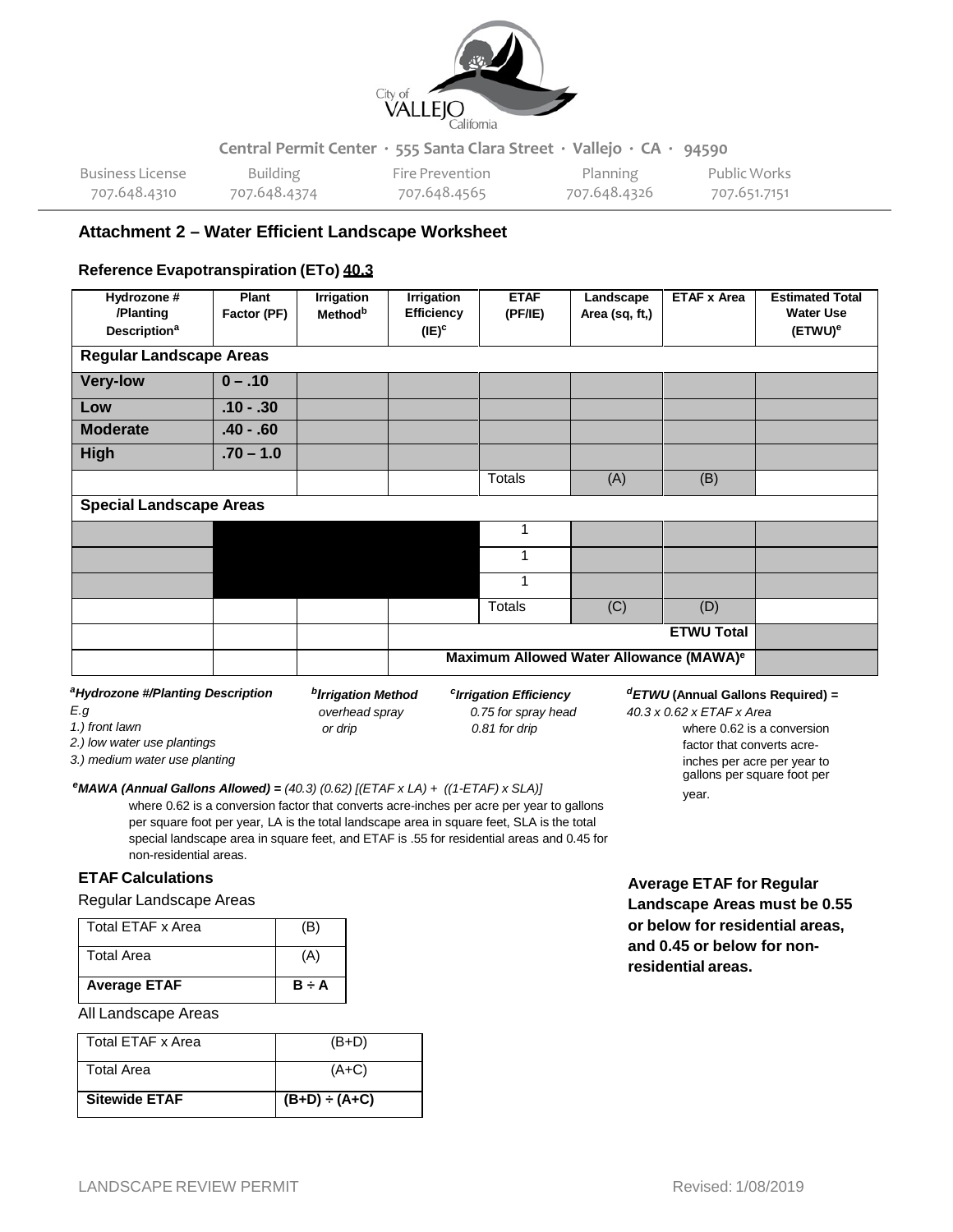

| Business License | Building     | Fire Prevention | Planning     | Public Works |
|------------------|--------------|-----------------|--------------|--------------|
| 707.648.4310     | 707.648.4374 | 707.648.4565    | 707.648.4326 | 707.651.7151 |

## **Attachment 3 – Landscape Design Criteria**

- 1. Plant material.
	- A. Plants located within a required landscaped area must be drought tolerant. For all other areas, any plant may be selected, provided the ETWU does not exceed the MAWA. Water efficiency methods must include one or more of the following:
		- i. Protection and preservation of native species and natural vegetation
		- ii. Selection of water-conserving plant, tree and turf species, especially local native plants
		- iii. Selection of plants based on local climate suitability, disease and pest resistance
		- iv. Selection of City-approved street trees; the canopy spread at maturity must be appropriate for the planting area
		- v. Selection of plants from local and regional landscape program plant lists
		- vi. Selection of plants that are fire-safe [\(CalFire\)](http://www.readyforwildfire.org/Fire-Safe-Landscaping/)
	- B. Each hydrozone must include plant materials that use a similar amount of water, except hydrozones designated as mixed water use.
	- C. Plants must be selected based on their suitability to the climatic, geologic, and topographical conditions of the project site. Water efficiency methods must include one or more of the following:
		- a. Use the Sunset [Western](http://cagardenweb.ucanr.edu/Your_Climate_Zone/) Climate Zone System, which considers the influence of temperature, humidity, elevation, terrain, latitude, and continental/marine airflow on the local climate
		- b. Recognize the horticultural attributes of plants (i.e., mature plant size, invasive surface roots) to minimize damage to property or infrastructure (e.g., buildings, sidewalks, power lines); allow for adequate soil volume for healthy root growth.
		- c. Consider solar orientation in plant placement to maximize summer shade and winter solar gain.
		- d. Turf is not allowed on slopes greater than twenty-five (25) percent where the toe of the slope is adjacent to an impermeable hardscape. Twenty-five (25) percent slope means one (1) foot of vertical elevation change for every four (4) feet of horizontal length (rise  $\div$  run x  $100 = %$  slope).
	- D. High water use plants (plant factor of 0.7 to 1.0), are prohibited in street medians.
	- E. If the project is located in a [Wildfire](http://www.fire.ca.gov/fire_prevention/fire_prevention_wildland_zones_maps) Risk Area, the landscape design plan must address fire safety and prevention, which includes selecting fire-safe plant materials and mulches (Refer to the [CalFire](http://www.readyforwildfire.org/Fire-Safe-Landscaping/) Guidelines), and creating defensible space of 100 feet from each side of the building (Pursuant to Public [Resources](https://leginfo.legislature.ca.gov/faces/codes_displayText.xhtml?lawCode=PRC&division=4.&title&part=2.&chapter=3.&article) Code Section 4291(a) and (b)).
	- F. Invasive plant species, such as those listed by the [California](https://www.cal-ipc.org/) Invasive Plant Council, are prohibited.
	- G. The architectural guidelines of a common interest development (community apartment projects, condominiums, planned developments, and stock cooperatives), must not prohibit or include conditions that have the effect of prohibiting the use of low-water use plants as a group.
- 2. Water features.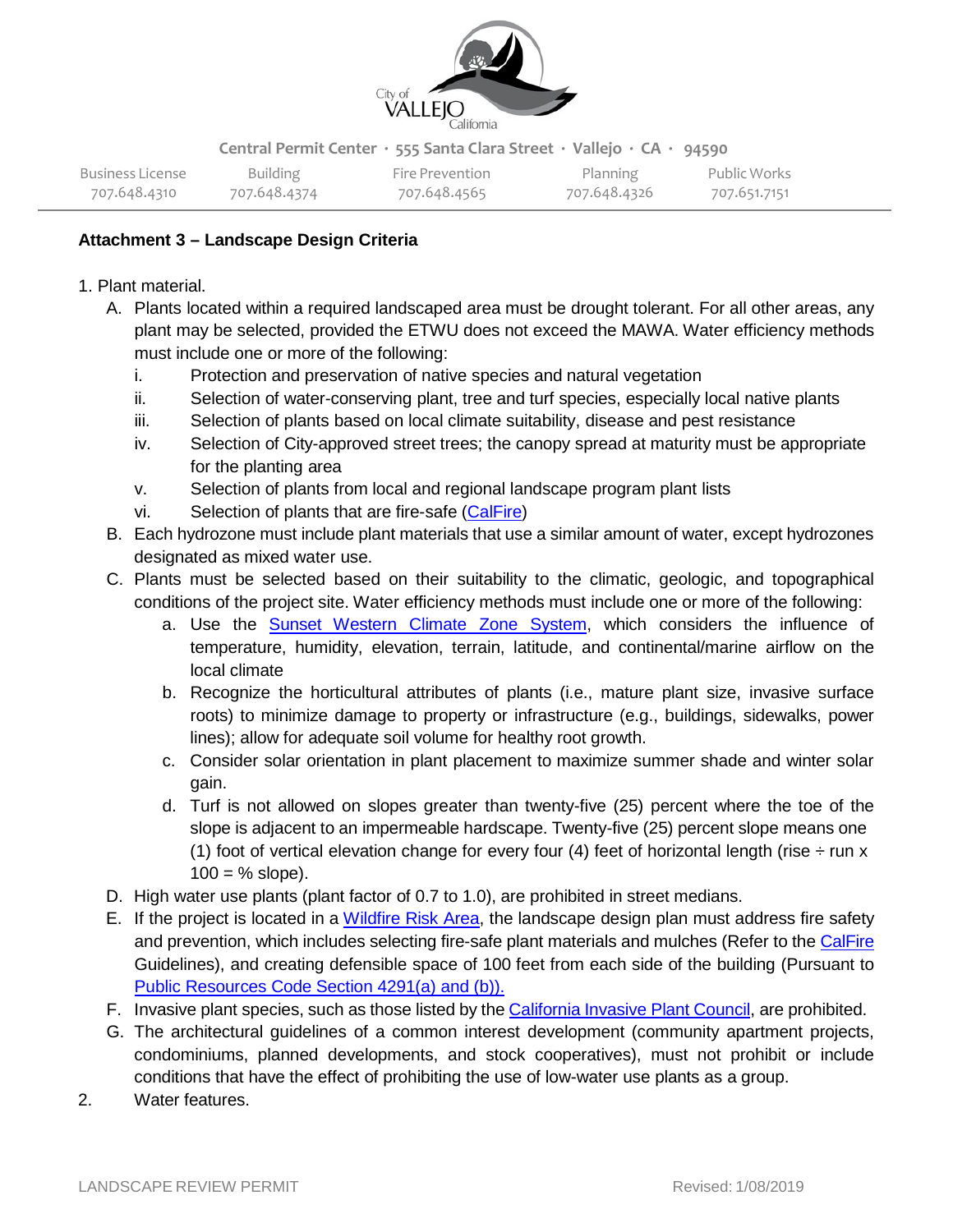- a. Water features must use a recirculating water system.
- b. Recycled water must be used for decorative water features, where available.
- c. The surface area of a water feature must be included in the high-water use hydrozone area of the water budget calculation.
- d. Pool and spa covers are highly recommended.
- 3. Soil Preparation, mulch and amendments.
	- a. Prior to planting, compacted soils must be in a friable condition. On engineered slopes, only amended planting holes must meet this requirement.
	- b. Soil amendments must be incorporated according to the soil report recommendations, and be appropriate for the plants selected.
	- c. Compost, at a minimum of four cubic yards per one thousand square feet of permeable area, must be incorporated to a depth of six inches into the soil. Soils with more than six percent organic matter in the top six inches of soil are exempt from adding compost and tilling.
	- d. A minimum three inch layer of mulch must be applied on all exposed soil surfaces of planting areas except in turf areas, creeping or rooting groundcovers, or direct seeding applications where mulch is contraindicated. To provide habitat for beneficial insects and other wildlife, mulch is not required on up to five percent of the landscape area. Designate any insect habitat in the landscape design plan.
	- e. Stabilizing mulching products must be used on slopes, which meet current engineering standards.
	- f. The mulching portion of the seed/mulch slurry in hydro-seeded applications must meet the mulching requirement.
	- g. Organic mulch materials made from recycled or post-consumer waste take precedence over inorganic materials or virgin forest products, unless the recycled post-consumer organic products are not locally available. Organic mulches are not required in Wildfire Risk Areas.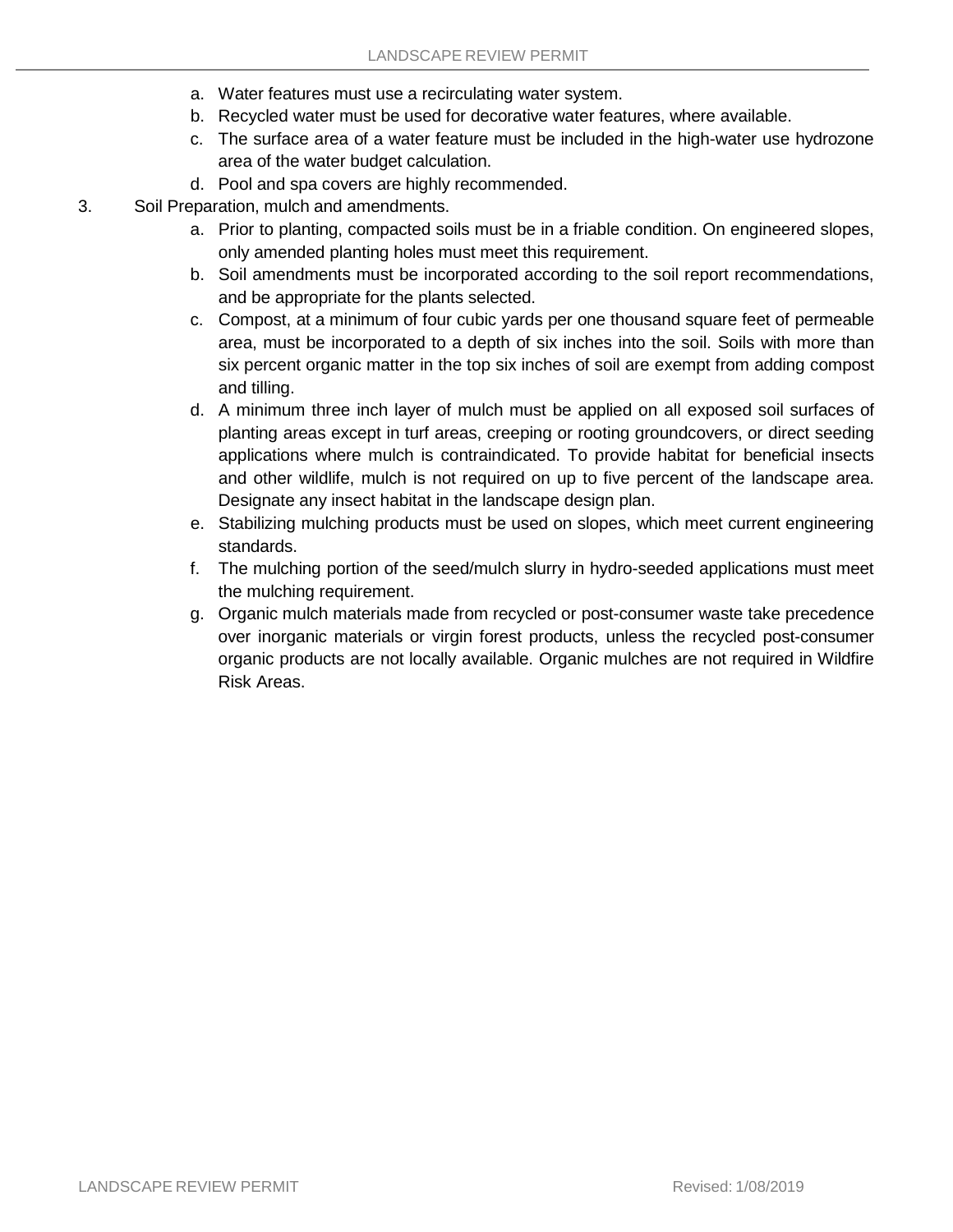

| Business License | Building     | Fire Prevention | Planning     | Public Works |
|------------------|--------------|-----------------|--------------|--------------|
| 707.648.4310     | 707.648.4374 | 707.648.4565    | 707.648.4326 | 707.651.7151 |

## **Attachment 4 – Irrigation Design Criteria**

- 1. System.
	- a. Landscape water meters (dedicated water service meter or private submeter), must be installed for non-residential irrigated landscapes between one thousand (1,000) square feet and five thousand (5,000) square feet in size and residential irrigated landscapes that are at least five thousand (5,000) square feet. A landscape water meter may be either:
		- i. A customer service meter dedicated to landscape use provided by the City Water Division; or
		- ii. A privately-owned meter or submeter.
	- b. Automatic irrigation controllers utilizing either evapotranspiration or soil moisture sensor data and non-volatile memory are required.
	- c. If the water pressure is below or exceeds the recommended pressure of the irrigation device, a pressure regulating device is required to ensure that the dynamic pressure at each emission device is within the recommended pressure range for optimal performance.
	- d. Sensors (e.g., rain, freeze, wind), either integral or auxiliary, that suspend or alter irrigation operation during unfavorable weather conditions are required, as appropriate for local climatic conditions. Irrigation should be avoided during windy, raining or freezing weather.
	- e. Manual shut-off valves (e.g., gate valve, ball valve, butterfly valve) are required, located as close as possible to the point of connection to the water supply, in order to minimize water loss in case of an emergency or routine repair.
	- f. Backflow prevention devices are required to protect the water supply from contamination by the irrigation system. Refer to VMC [Chapter](https://library.municode.com/ca/vallejo/codes/code_of_ordinances?nodeId=TIT11WA_IMUWASY_CH11.38COBACRNNMUWASY) 11.38 for backflow prevention requirements.
	- g. Flow sensors that detect high-flow conditions created either by system damage or malfunction are required for all non-residential landscapes and residential landscapes that are five thousand (5,000) square feet or larger.
	- h. Master shut-off valves are required on all projects except those using technologies that allow for individual sprinkler control in a system equipped with low-pressure shut down features.
	- i. The design must prevent runoff, low-head drainage, overspray, or other conditions that would result in water flowing onto non-targeted areas (e.g., adjacent property, non-irrigated areas, hardscapes, roadways, or structures).
	- j. Relevant information from the soil management plan, such as soil type and infiltration rate, must be used.
	- k. The irrigation system must conform to the hydrozones shown on the landscape design plan.
	- l. The irrigation system must be designed and installed to meet the minimum irrigation efficiency level in the ETWU formula.
	- m. Irrigation emission devices must meet the American National Standards Institute (ANSI) standards, and the American Society of Agricultural and Biological Engineers'/International Code Council's (ASABE/ICC) 802-2014 Landscape Irrigation Sprinkler and Emitter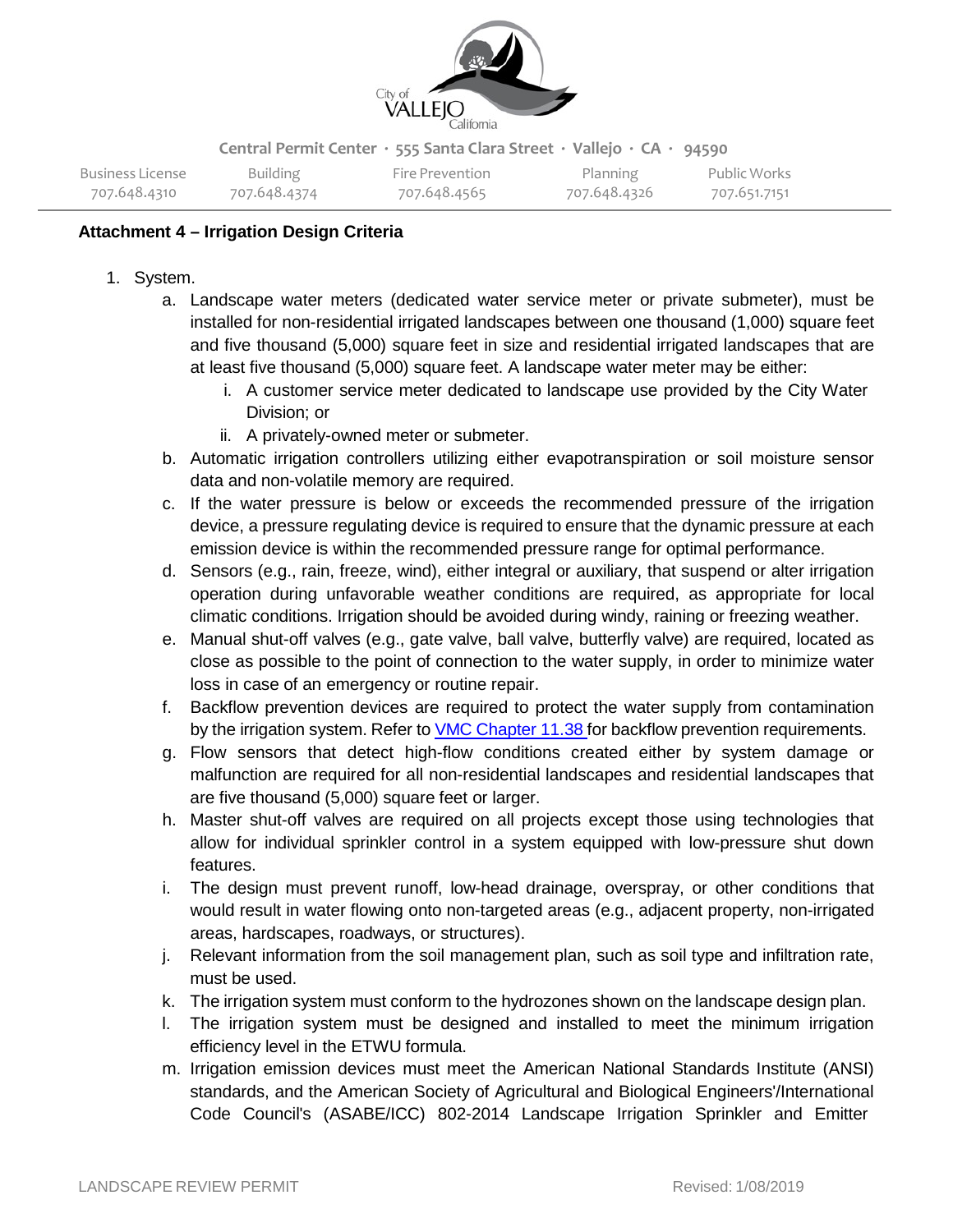Standard. All sprinkler heads must have a distribution uniformity low quarter of 0.65 or higher using the protocol defined in [ASABE/ICC](https://codes.iccsafe.org/content/ICC8022014/copyright?site_type=public) 802-2014.

- n. It is highly recommended to inquire with the City Water Division regarding peak water operating demands on the water supply system or water restrictions that may impact the irrigation system's effectiveness.
- o. In mulched planting areas, it is required to use low volume irrigation in order to maximize water infiltration into the root zone.
- p. Sprinkler heads and other emission devices must have matched precipitation rates, unless otherwise directed by the manufacturer's recommendations.
- q. Head to head coverage is recommended. However, sprinkler spacing must be designed to achieve the highest possible distribution uniformity using the manufacturer's recommendations.
- r. Swing joints or other riser-protection components are required on all risers subject to damage and located either adjacent to hardscapes, or in high traffic areas of turfgrass.
- s. Check valves or anti-drain valves are required on all sprinkler heads where low point drainage could occur.
- t. Areas less than ten (10) feet in width in any direction must be irrigated with subsurface irrigation or other methods that do not produce runoff or overspray.
- u. Overhead irrigation is not permitted within two (2) feet of any non-permeable surface. Allowable irrigation methods within the two-foot setback include drip, drip line, or other low flow non-spray technology. The setback area may be planted or unplanted, and may be covered with mulch, gravel, or other porous material. These restrictions may be modified if:
	- i. The landscape area is adjacent to permeable surfacing and no runoff occurs; or
	- ii. The adjacent non-permeable surfaces are designed and constructed to drain entirely to landscaping; or
	- iii. The irrigation system uses an alternative design or technology that complies with the irrigation system design criteria in VMC Section [16.71.047A\(1\)\(i\),](https://library.municode.com/ca/vallejo/codes/code_of_ordinances?nodeId=TIT16ZO_PTIVGERE_CH16.71WAEFLARE_16.71.047IRDEPL) confirmed during the irrigation audit.
- v. Slopes greater than twenty-five (25) percent must not use an irrigation system with an application rate that exceeds 0.75 inches per hour. This restriction may be modified if the landscape designer specifies an alternative design or technology that clearly demonstrates no runoff or erosion will occur, confirmed during the irrigation audit.
- 2. Hydrozone.
	- a. Each valve must irrigate a hydrozone with similar site, slope, sun exposure, soil conditions, and plant materials with similar water use.
	- b. Sprinkler heads and other emission devices must be appropriate for the plant type within a given hydrozone.
	- c. Trees must be placed on separate valves from shrubs, groundcovers, and turf to facilitate the appropriate irrigation, where feasible. The mature size and extent of the root zone must be considered in the tree irrigation design.
	- d. Individual hydrozones that mix plants of moderate and low water use, or moderate and high water use, may be allowed if:
		- i. The plant factor calculation is based on the proportions of the respective plant water uses and their plant factor; or
		- ii. The plant factor of the higher water using plant is used for calculations.
	- e. Individual hydrozones that mix high and low water use plants is prohibited.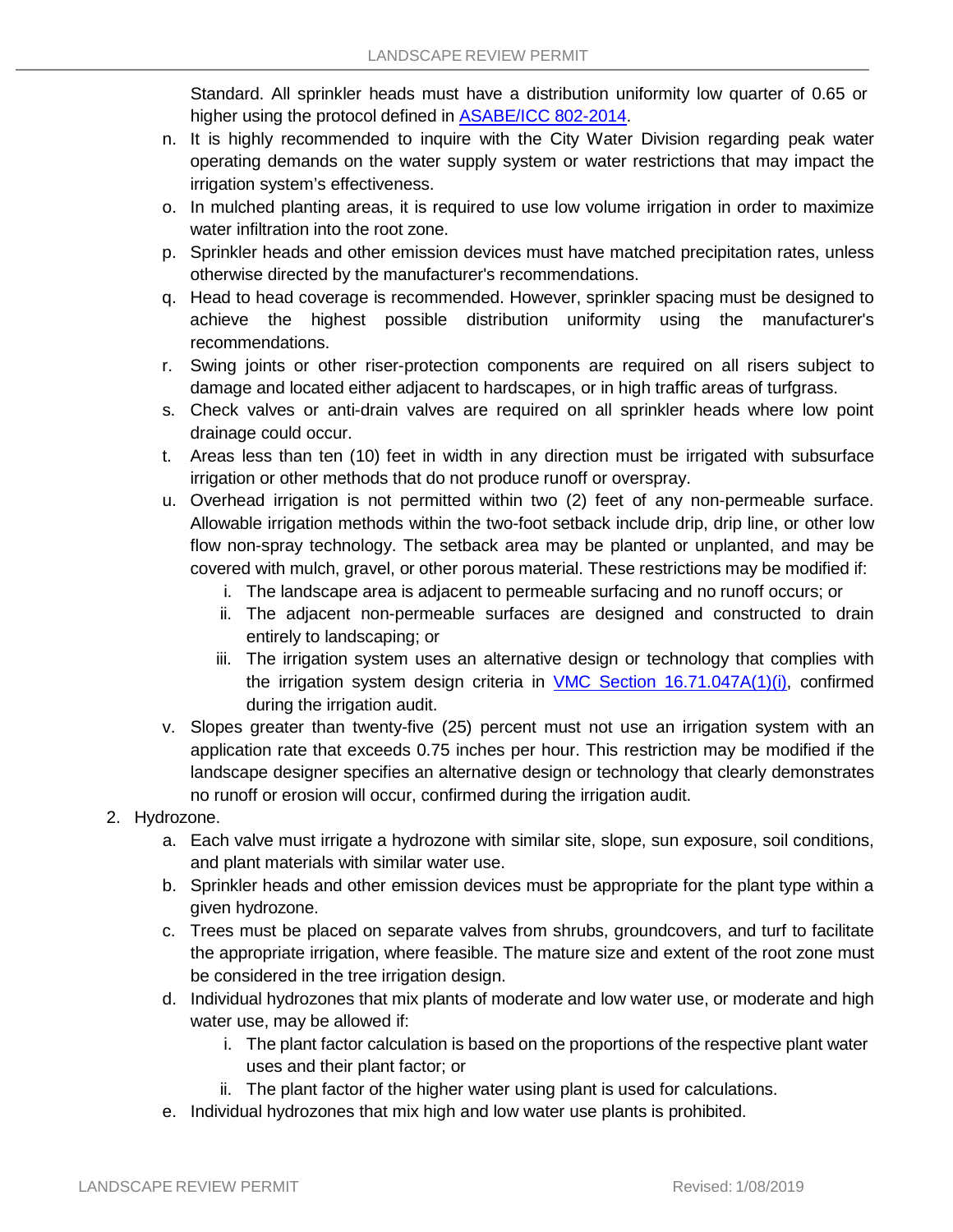f. Designate hydrozone areas by color, number, or letter on the landscape design and irrigation design plans. On the irrigation design plan, designate the areas irrigated by each valve, and assign a number to each valve. Use this valve number in the Hydrozone Information Table (see Attachment 2). This table can also be helpful during the irrigation audit and when programming the irrigation controller.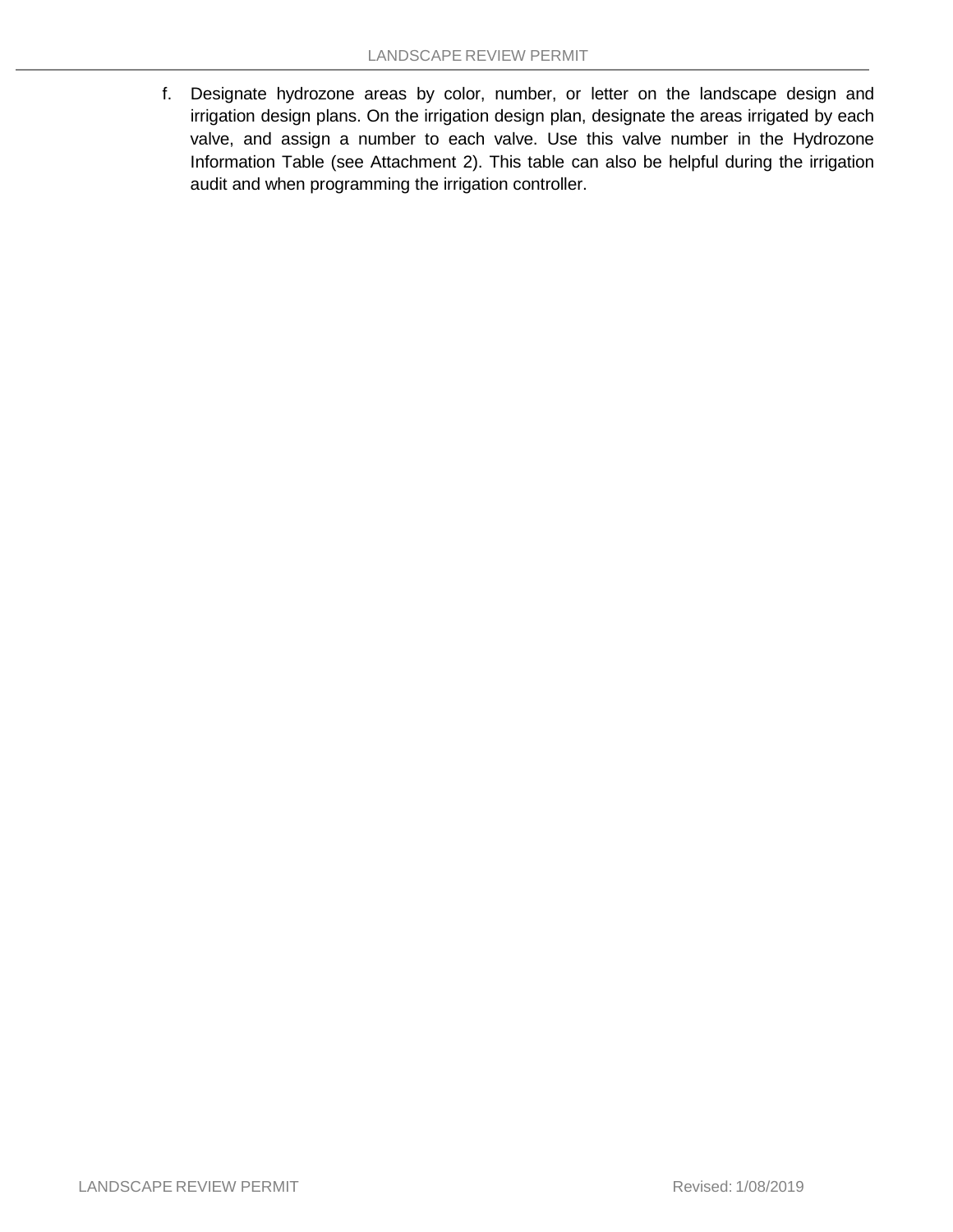

| Business License | Building     | Fire Prevention | Planning     | Public Works |
|------------------|--------------|-----------------|--------------|--------------|
| 707.648.4310     | 707.648.4374 | 707.648.4565    | 707.648.4326 | 707.651.7151 |

# **Attachment 5 – Certificate of Completion and Certification of Installation According to the Landscape Documentation Package**

# **CERTIFICATE OF COMPLETION**

# **Project Information**

| Date                         |                         |                |  |
|------------------------------|-------------------------|----------------|--|
| Project                      | Number                  | (LRxx-xxxx)    |  |
| <b>Project Street</b>        |                         | <b>Address</b> |  |
|                              | Parcel or Lot Number(s) |                |  |
|                              |                         |                |  |
| <b>Applicant Name</b>        |                         |                |  |
| <b>Phone Number</b>          |                         |                |  |
| <b>Email Address</b>         |                         |                |  |
| Street Address, City and Zip |                         |                |  |
|                              |                         |                |  |
|                              |                         |                |  |
| <b>Property Owner Name</b>   |                         |                |  |
| <b>Phone Number</b>          |                         |                |  |
| <b>Email Address</b>         |                         |                |  |
| Street Address, City and Zip |                         |                |  |
|                              |                         |                |  |

# **Property Owner:**

"I/we certify that I/we have received copies of all the documents within the Landscape Documentation Package and the Certificate of the Completion and that it is our responsibility to see that the project is maintained in accordance with the Landscape and Irrigation Maintenance Schedule."

**Property Owner** Date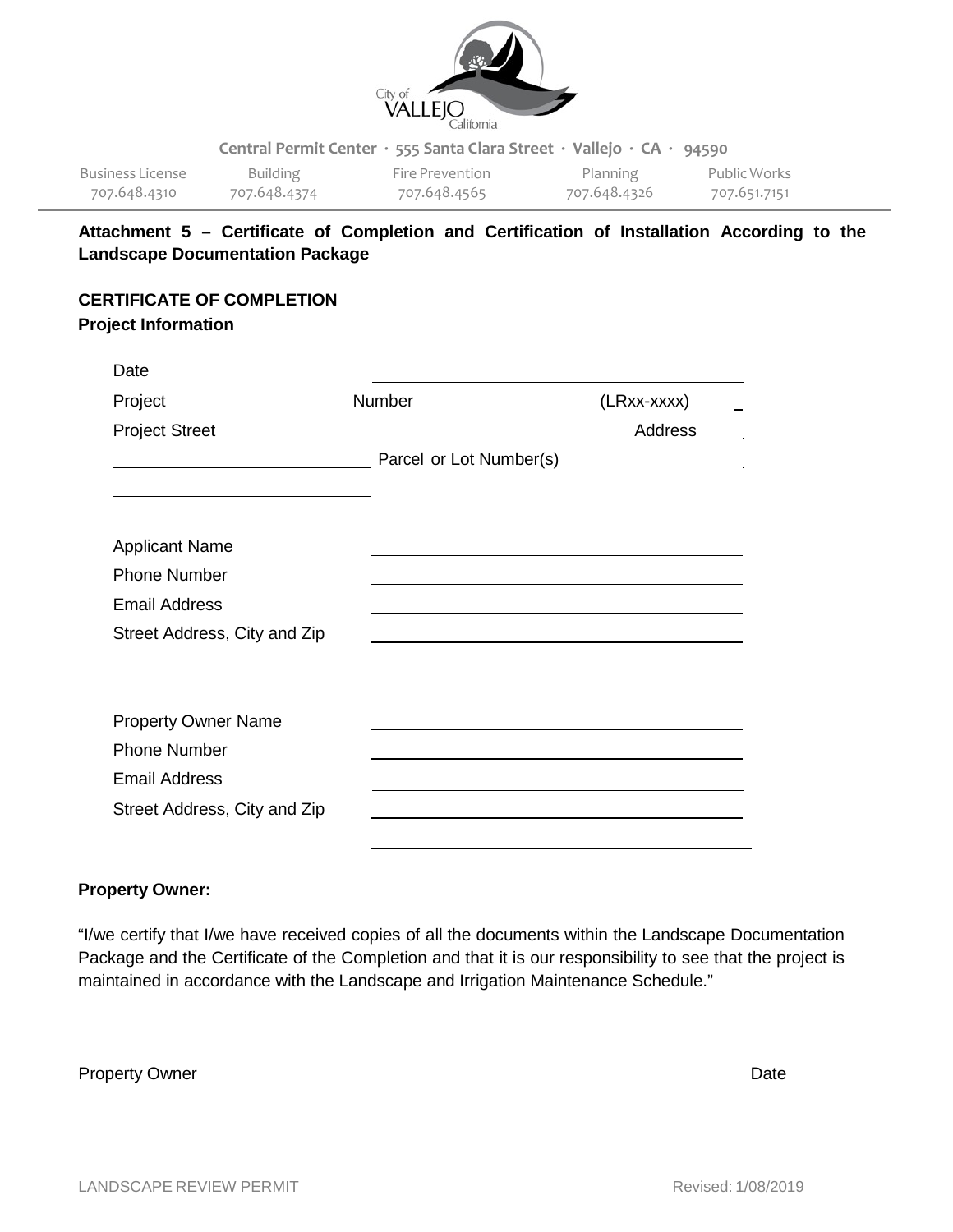# **CERTIFICATION OF INSTALLATION ACCORDING TO THE LANDSCAPE DOCUMENTATION PACKAGE**

"I/we certify that based upon periodic site observations, the work has been completed in accordance with the ordinance and that the landscape planting and irrigation installation conform with the criteria and specifications of the approved Landscape Documentation Package."

| Date                             |          |               |     |     |  |
|----------------------------------|----------|---------------|-----|-----|--|
| Project Number (LRxx-xxxx)       |          |               |     |     |  |
| Name                             |          |               |     |     |  |
| <b>Title</b>                     |          |               |     |     |  |
| <b>Phone Number</b>              |          |               |     |     |  |
| <b>Email Address</b>             |          |               |     |     |  |
| License No. or Certification No. |          |               |     |     |  |
| Company.                         |          |               |     |     |  |
| <b>Street</b>                    | Address, | City          | and | Zip |  |
| License No.                      | or       | Certification |     | No. |  |
| Signature*.                      |          |               |     |     |  |

\*Signer of the landscape design plan, signer of the irrigation plan, or a licensed landscape contractor.

## **PART 3. IRRIGATION SCHEDULING**

Attach parameters for setting the irrigation schedule on controller per VMC Section 16.71.050.

### **PART 4. SCHEDULE OF LANDSCAPE AND IRRIGATION MAINTENANCE**

Attach schedule of Landscape and Irrigation Maintenance per VMC Section 16.71.051.

### **PART 5. LANDSCAPE IRRIGATION AUDIT REPORT (Guidelines, page 14)**

Attach Landscape Irrigation Audit Report per VMC Section 16.71.052.

### **PART 6. SOIL MANAGEMENT REPORT**

Attach soil analysis report, if not previously submitted with the Landscape Documentation, per VMC Section 16.71.045.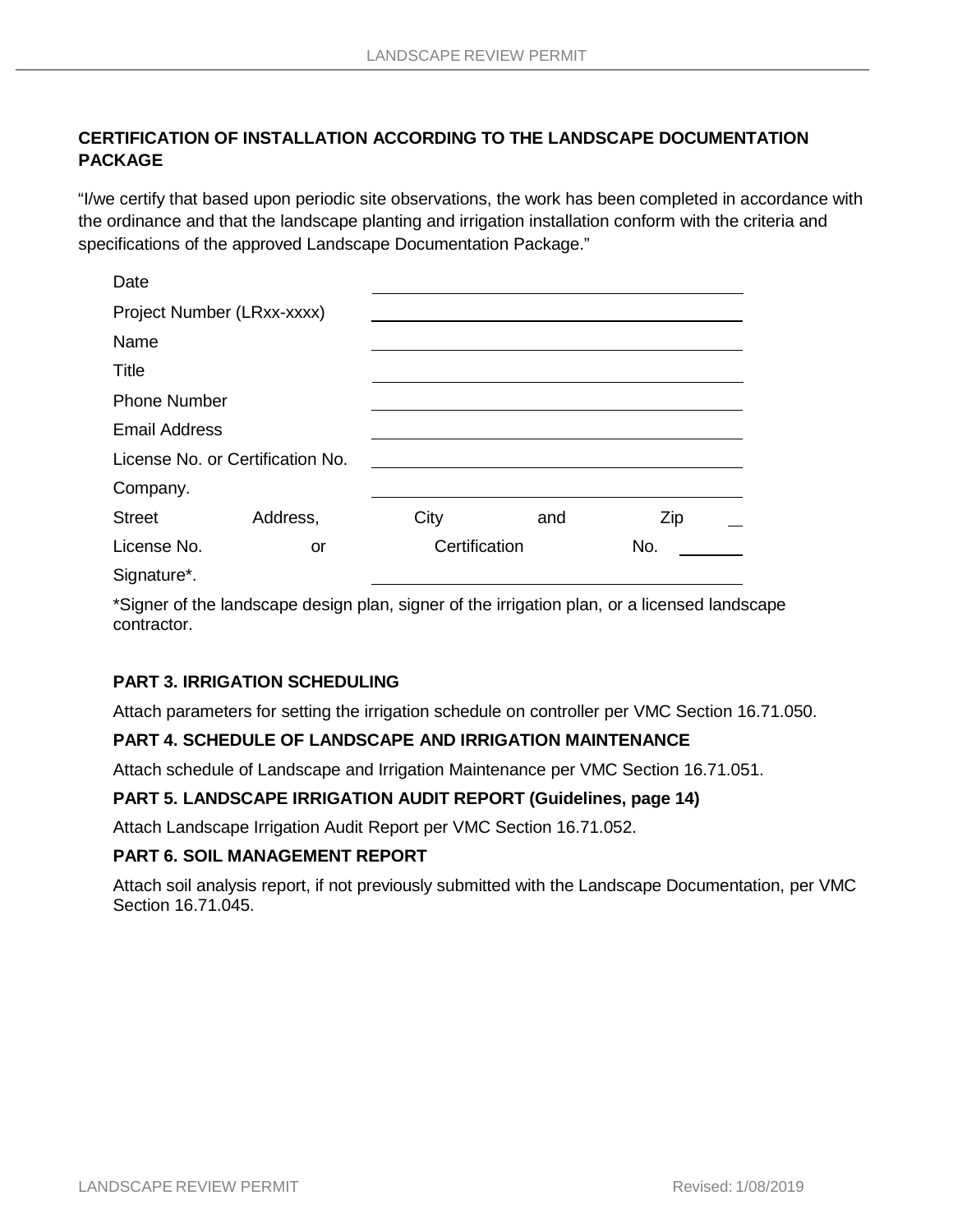

| Business License | Building     | Fire Prevention | <b>Planning</b> | Public Works |
|------------------|--------------|-----------------|-----------------|--------------|
| 707.648.4310     | 707.648.4374 | 707.648.4565    | 707.648.4326    | 707.651.7151 |

# **Attachment 6- Prescriptive Compliance Checklist**

# **Landscape Design Plan**

Include the following information:

- $\Box$  Turf Areas
- $\Box$  Hydrozones (Very low, low, moderate, and high-water use planting areas)
- $\Box$  Water features<sup>6</sup>, including swimming pools
- $\Box$  Edible planting areas
- $\Box$  Areas irrigated with recycled water
- $\Box$  Add note: "At the time of final inspection, the permit applicant must provide the owner of the property with a certificate of completion, certificate of installation, irrigation schedule of landscape and irrigation maintenance."

## **Compost**

 $\Box$  Incorporate compost at a rate of at least four (4) cubic yards per 1,000 square feet to a depth of six (6) inches into landscape area (unless contra-indicated by a soil test).

# **Mulch**

 $\Box$  Apply at least a 3-inch layer of recycled mulch on all exposed soil surfaces of planting areas, except turf areas or direct seeding applications where mulch is contraindicated.

# **Required Plant Selection**

## All projects:

- $\Box$  The landscape area must include only very-low or low-water use plants (WUCOLS plant factor of 0.3 or lower), excluding edible areas or areas using recycled water.
- $\Box$  Combined, no more than 25% of the landscape area can include turf, high water use plants, and water features.
- $\Box$  Turf is prohibited on slopes steeper than 1ft: 4ft, and in parkways less than 10 feet wide, except when the parkway is adjacent to a parking strip and is a vehicle entrance, and when the turf has subsurface irrigation.
- $\Box$  Invasive plants are prohibited. Please refer to the California Invasive Plant Council's "Don't Plant a Pest" brochure: [https://www.cal](https://www.cal-ipc.org/solutions/prevention/landscaping/dpp/?region=bayarea)[ipc.org/solutions/prevention/landscaping/dpp/?region=bayarea](https://www.cal-ipc.org/solutions/prevention/landscaping/dpp/?region=bayarea)

## Single-family residence projects:

 $\Box$  At least 75% of landscape area must include very low or low-water use plants (WUCOLS plant factor of 0.3 or lower), excluding edible areas or areas using recycled water.

<span id="page-16-0"></span> $6$  A design element where open water performs an aesthetic or recreational function. Water features include ponds, lakes, waterfalls, fountains, artificial streams, spas, and swimming pools (where water is artificially supplied).